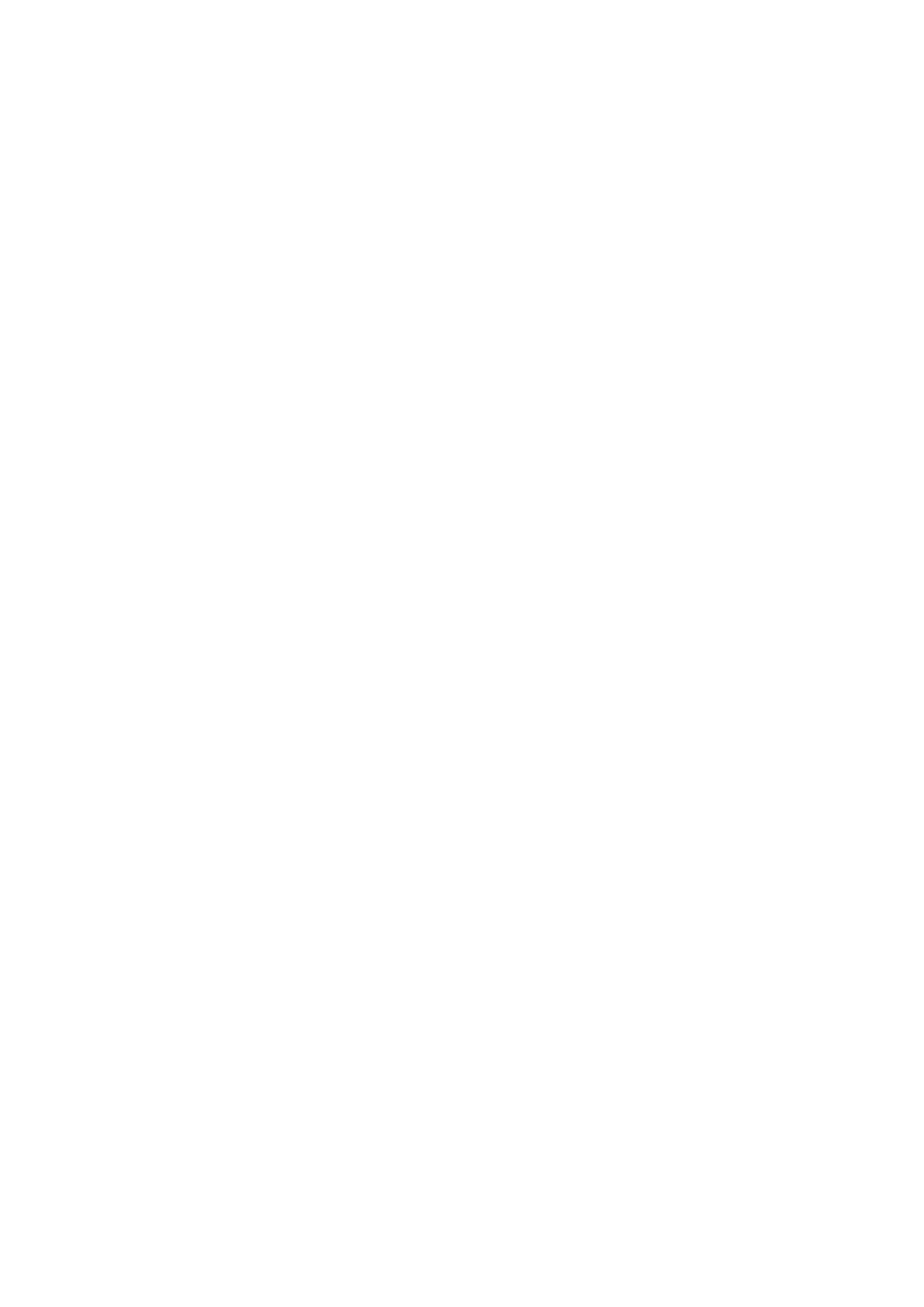# **MATERIAL TRANSFER AGREEMENT**

### **FOR THE TRANSFER AND USE OF BIOLOGICAL MATERIAL**

*This agreement (hereinafter referred to as the "Agreement") is made and entered into by and*

*between*

#### **[NAME OF PROVIDER ORGANIZATION] ("PROVIDER")** [Address of Provider Organization]

*and*

#### **[NAME OF RECIPIENT ORGANIZATION] ("RECIPIENT")** [Address of Recipient Organization]

*Hereinafter jointly referred to as the "Parties" and individually as a "Party"*

| <b>Provider Authorized Signature(s)</b> |  |
|-----------------------------------------|--|
| (Duly Authorized Representative)        |  |

**Recipient Authorized Signature(s)** (Duly Authorized Representative)

| Signature                                                                               | Signature                                                                           |
|-----------------------------------------------------------------------------------------|-------------------------------------------------------------------------------------|
| Name & Title                                                                            | Name & Title                                                                        |
| [YYYY/MM/DD]                                                                            | [YYYY/MM/DD]                                                                        |
| Date                                                                                    | Date                                                                                |
| <b>Provider Authorized Signature(s)</b><br>(Biobank Responsible Person of Organization) | <b>Recipient Authorized Signature(s)</b><br>(Responsible Scientist of Organization) |

**Signature** 

**Signature** 

Date

Name & Title

[YYYY/MM/DD]

Name & Title

[YYYY/MM/DD]

Date

 $\begin{bmatrix} \text{INSTITUTION} \\ \text{LOGO} \end{bmatrix}$ **LOGO**

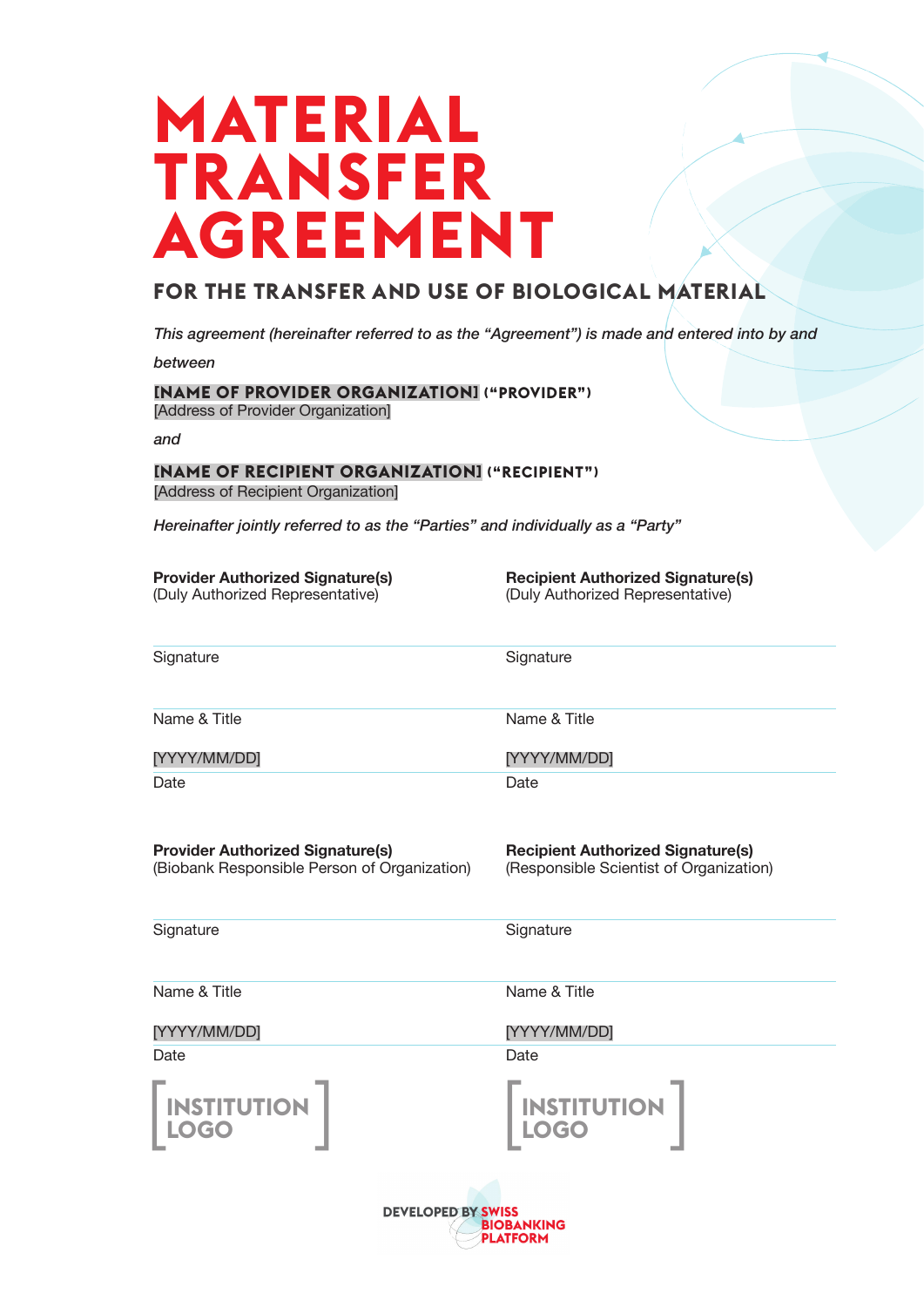### *PROVIDER AND RECIPIENT AGREE AS FOLLOWS:*

### **PREAMBLE**

RECIPIENT wishes to conduct RESEARCH with ORIGI-NAL MATERIAL and DATA.

PROVIDER is willing to provide ORIGINAL MATERIAL and DATA to RECIPIENT under the terms and conditions as follows hereafter

The effective date of this Agreement is the date of the last required signature obtained.

The biological material and preanalytical data as described in Annex 1 will be delivered by PROVIDER to RECIPIENT under the terms of this Agreement.

# **1) DEFINITIONS**

For the purpose of this Agreement, capitalized terms, whether used in singular or plural form, shall have the following meaning:

#### BACKGROUND INTELLECTUAL PROPERTY (BACK-

GROUND IP) shall have the meaning set forth in Section 4 below.

#### **DATA**

Preanalytical data<sup>1</sup> provided by PROVIDER to RECIPI-ENT related to ORIGINAL MATERIAL as described in Annex 1.

#### FOREGROUND INTELLECTUAL PROPERTY (FORE-

**GROUND IP)** shall have the meaning set forth in Section 4 below.

#### INTELLECTUAL PROPERTY RIGHTS

All intellectual property rights throughout the world, whether existing under statute, at common law or equity, registered or unregistered, now or hereafter in force or recognized including trade secrets and know-how.

#### **MATERIAL**

ORIGINAL MATERIAL, any PROGENY and UNMOD-IFIED DERIVATIVES thereof, the ORIGINAL MATERIAL contained in MODIFICATIONS and DATA.

#### MODIFICATIONS

Substances created by RECIPIENT which contain/incorporate the MATERIAL in whatever form.

#### ORIGINAL MATERIAL

Biological material that is to be delivered by PROVIDER to RECIPIENT as described in Annex 1.

#### **PROGENY**

Unmodified descendant from the ORIGINAL MATERIAL, such as virus from virus, cell from cell, or organism from organism.

#### RESEARCH, RESEARCH PROJECT

Research project and experiments with the MATERIAL to be performed by RECIPIENT, as specified in Annex 2. Any use will be only for research purpose.

#### RESULTS

Any output of the RESEARCH, which are not PROGENY or UNMODIFIED DERIVATIVES, such as invention, data, software, algorithms, knowledge, know-how or information that is generated in the RESEARCH, whatever its form or nature, whether or not it can be protected, as well as any rights attached to it, including INTELLEC-TUAL PROPERTY RIGHTS.

#### UNMODIFIED DERIVATIVES

Substances created by RECIPIENT which constitute an unmodified functional subunit or product expressed by the ORIGINAL MATERIAL. Some examples include: subclones of unmodified cell lines, purified or fractionated subsets of the ORIGINAL MATERIAL, proteins expressed by DNA/RNA supplied by PROVIDER, or monoclonal antibodies secreted by a hybridoma cell line.

# **2) SCOPE**

- 2.1 PROVIDER will provide RECIPIENT with MATERIAL under the conditions as set forth in this Agreement.
- 2.2 The MATERIAL may not itself be commercialized and is to be used solely by RECIPIENT and defined co-partner of RECIPIENT<sup>2</sup> under the direction of a qualified RECIPIENT's scientist at recipient's organization. The RESEARCH to be conducted by RECIPIENT is restricted to the RESEARCH PROJECT described in Annex 2. Restrictions of use of the MATERIAL, if applicable, are stated in Annex 1.
- 2.3 MATERIAL and MODIFICATIONS will be stored in a secure location and will only be used in laboratory animals or *in vitro* experiments. MATERIAL and MODIFICATIONS will not be used in human subjects, clinical trials or for diagnostic purpose involving human subjects without PROVIDER's prior written consent.

<sup>2</sup> To be listed in Annex 2 (If applicable)

Data related to the collection, processing, storage and usage of biological material (e.g. collection time, transport temperature, centrifuge speed, storing temperature, etc.).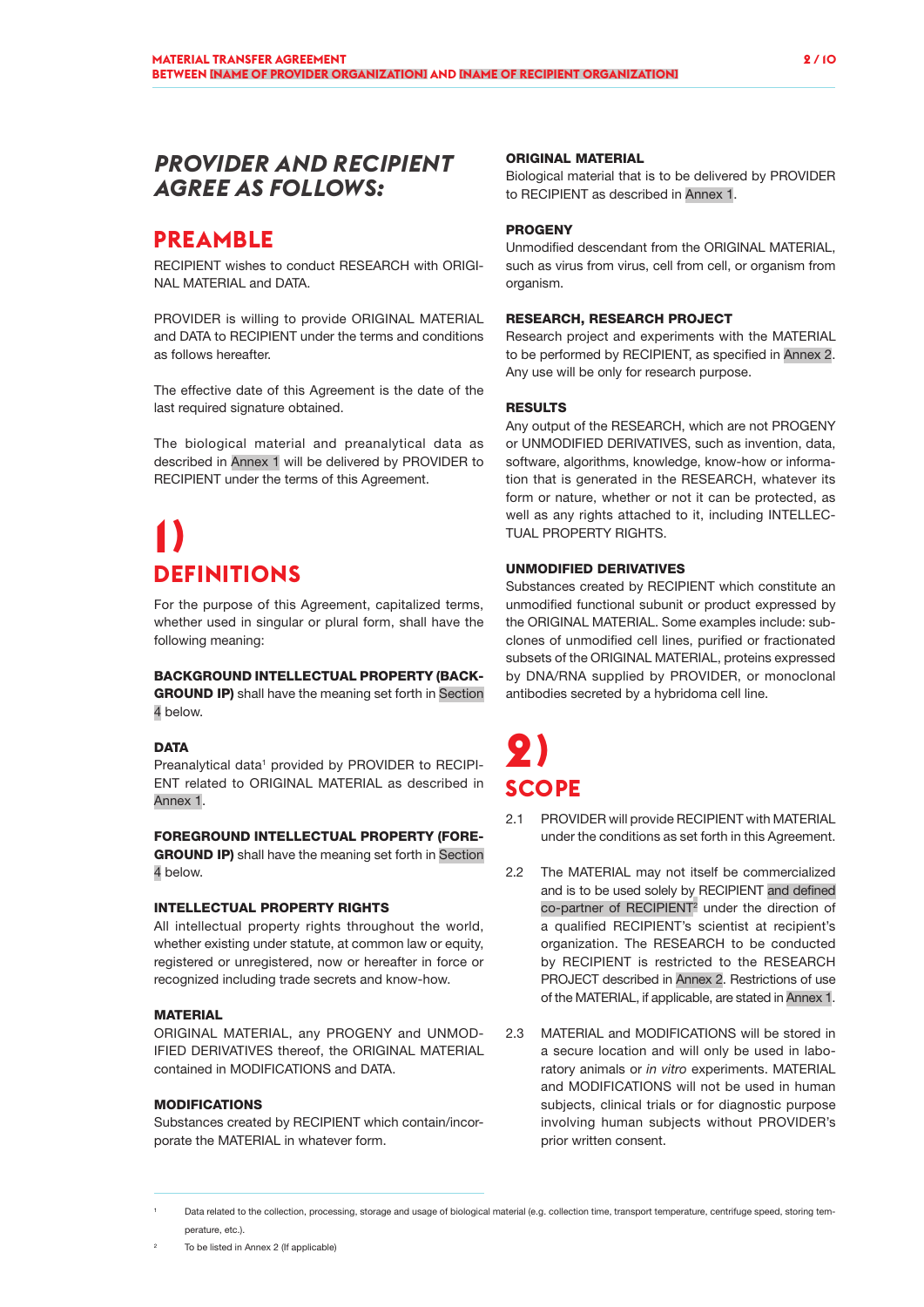2.4 The RECIPIENT will ensure that RECIPIENT's scientist does not transfer the MATERIAL or MODIFICATIONS to anyone who does not work under his or her direct supervision and responsibility at recipient's organization or who is a defined co-partner of RECIPIENT<sup>3</sup> without the prior written consent of PROVIDER.

### **3) COMPLIANCE WITH LAW, RULES AND REGULATIONS**

- 3.1 The MATERIAL has been collected and processed by PROVIDER in compliance with all applicable laws.
- 3.2 In case of full or partial withdrawal of consent, the PROVIDER must inform the RECIPIENT of this revocation without delay. If applicable, the RECIPIENT ought to anonymize the MATERIAL according to the Human Research Ordinance as per the PROVIDER's request, unless one of the exceptions listed in Article 10 of the Human Research Ordinance applies. A written notification shall be sent to the PROVIDER upon receipt and after completion of the request.
- 3.3 RECIPIENT agrees to comply with all laws applicable to the research and the handling of biological material. In particular, RECIPIENT shall refrain from tracing or identifying the identity of any participants who provided the MATERIAL.
- 3.44 RECIPIENT confirms that the RESEARCH PROJECT has been subject to review and approved by the [Name of Ethical Committee (approval number)] as further described in Annex 2.

#### 3.[4 or 5]

RECIPIENT is aware that the ORIGINAL MATERIAL and its PROGENY may contain infectious agents and that it should be handled accordingly. RECIPIENT confirms to perform the activity in accordance with local law before processing the ORIGINAL MATERIAL or its PROGENY in a way that infectious agents may be propagated.

#### 3.[5 or 6]

PROVIDER and RECIPIENT warrant to each other that they will protect, in their respective areas of responsibility under applicable law and the present Agreement, the personality and the fundamental rights of the person providing the MATERIAL, including (i) the protection of privacy and (ii) the right to autonomy and informational self-determination.

#### 3.[6 or 7]

The MATERIAL shall be used only (i) under the conditions, if any, specified by PROVIDER, including any conditions specified at the time of collection, as set forth in Annex 1 and (ii) as provided for by law.

#### 3.[7 or 8]

PROVIDER confirms that a written consent covering the intended use has been signed by the relevant person providing the MATERIAL or by his legal representative. In case such consent is lacking and cannot be obtained, PROVIDER shall request lawful authorization from the competent Ethical Committee for the use of MATERIAL.

#### 3.[8 or 9]

RECIPIENT agrees to protect MATERIAL against misuse through appropriate organizational and technical measures as described in Annex 3. Secure MATERIAL access and security shall be guaranteed at all stages of the process.

### **4) INTELLECTUAL PROPERTY RIGHTS**

- 4.1 **BACKGROUND IP.** The Parties agree that each Party shall retain all title, right and interest in and to its respective INTELLECTUAL PROPERTY RIGHTS, as of the date of entry into force of this Agreement (the "BACKGROUND IP"). Unless otherwise agreed herein, nothing in this Agreement shall be construed as a transfer, license, and/or assignment by a Party to the other Party of ownership of, title, right or interest in and to its respective BACKGROUND IP.
- 4.2 *The RECIPIENT is the owner of the RESULTS.* FOREGROUND IP. All right, INTELLECTUAL PROPERTY RIGHTS, title and interest in and to the RESULTS (the "FOREGROUND IP"), shall be owned and vest in the RECIPIENT.

*OR5*

4.2 *The RECIPIENT only is the owner of the Result but the PROVIDER is granted a license on the Result and/or receives a portion of the revenues from the commercialization.*

> FOREGROUND IP. All right, INTELLECTUAL PROPERTY RIGHTS, title and interest in and to the RESULTS (the "FOREGROUND IP"), shall be owned and vest in the RECIPIENT.

To be listed in Annex 2 (If applicable)

Section can be deleted for anonymized MATERIAL.

Select one of three options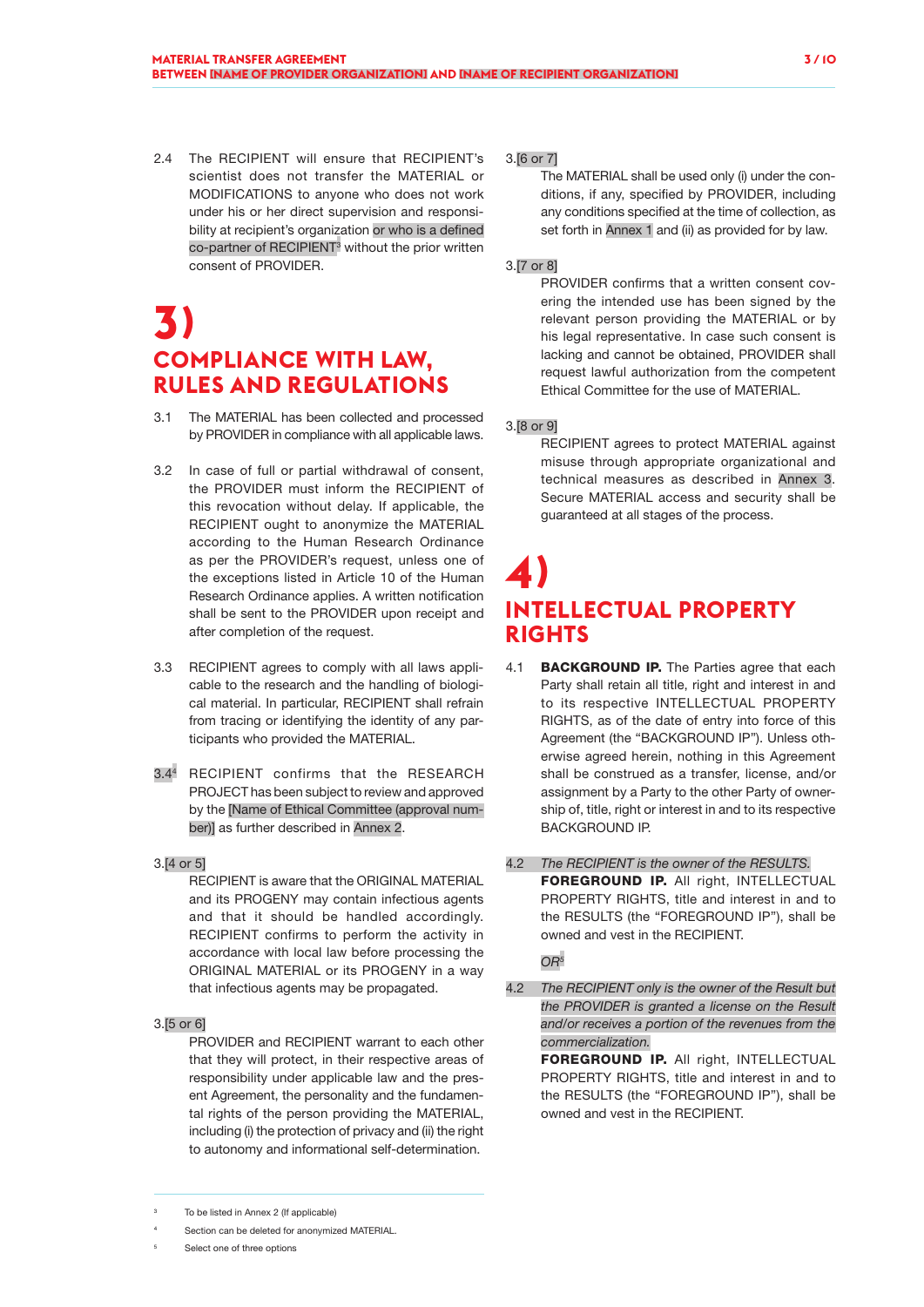License on FOREGROUND IP. RECIPIENT hereby grants to PROVIDER a royalty-free, worldwide, non-transferrable, non-exclusive, irrevocable license to access and use the FOREGROUND IP for purpose of internal scientific RESEARCH only.

*and/or*

Royalties. RECIPIENT will pay to PROVIDER [a fair share of or [...]% on] any net revenues received by RECIPIENT for the commercialization of the FOREGROUND IP.

*OR6*

- 4.2 *The IP is jointly owned by the Parties.*
	- JOINT FOREGROUND IP. All right, INTELLECTUAL PROPERTY RIGHTS, title and interest in and to the RESULTS shall be owned jointly by the Parties (the "JOINT FOREGROUND IP"). The Parties will set forth, by separate mutual agreement, their respective rights, duties and responsibility relating to the JOINT FOREGROUND IP. Such an agreement shall not cause a delay of publication of the RESULTS any longer than as defined in Section 7.2.

# **5) DISCLAIMERS**

5.1 Any ORIGINAL MATERIAL delivered pursuant to this Agreement is understood to be experimental in nature and may have hazardous properties or contain infectious agents. PROVIDER makes no representations and extends no warranties of any kind, either expressed or implied. There are no express or implied warranties of merchantability or fitness for a particular purpose, or that the use of the MATERIAL or MODIFICATIONS will not infringe any patent, copyright, trademark or other proprietary rights of a third party.

### **6) LIABILITY AND INDEMNIFICATION**

6.1 In no event shall PROVIDER be liable for any use by RECIPIENT of the MATERIAL and MODIFICATIONS, or any loss, claim, damage or liability, of whatsoever kind or nature, which may arise from or in connection with this Agreement or the use, handling or storage of the MATERIAL and MODIFICATIONS by RECIPIENT.

- 6.2 RECIPIENT assumes all and any liability for damages, which may arise from his use of the MATERIAL and MODIFICATIONS, its storage or disposal. RECIPIENT shall hold harmless PROVIDER and its researchers for any loss, claim or demand, which could be raised by RECIPIENT, or made against RECIPIENT by any third party, due to, or arising from, the use of the MATERIAL and MODIFICATIONS by RECIPIENT, except to the extent caused by the gross negligence or willful misconduct of PROVIDER.
- 6.3 FOREGROUND IP. The Parties use the FOREGROUND IP at their own risk. A Party using any of the FOREGROUND IP shall, to the fullest extent permitted by the applicable law, defend, indemnify and hold the other Party harmless against third party claims (including but not limited to claims based on mandatory product liability law) which are based on the Party's use of the FOREGROUND IP.

### **7) PUBLICATIONS**

7.1 The most important purpose of biological resources' use is scientific research and RECIPIENT shall make every effort to publish its RESULTS related to the MATERIAL or MODIFICATIONS. RECIPIENT agrees to acknowledge PROVIDER either as co-authors of the publication or cite as the source of the MATERIAL in all written publications, posters or oral presentations. This applies to any publication on MATERIAL or MODIFICATIONS that discloses or relates in any way to RECIPIENT's use of the MATERIAL, unless otherwise agreed in writing by PROVIDER. The MATERIAL shall be cited at least in the methods and reference/acknowledgement<sup>7</sup> sections. [Optional] RECIPIENT will acknowledge the name of the biobank and/or individual(s) who have collected the MATERIAL and/or created the biobank.

#### 7.2 [Optional]

RECIPIENT agrees to submit written publications to PROVIDER in confidence for review and comment no later than thirty (30) days prior to submission for publication. RECIPIENT will use a reasonable effort to reflect into the proposed publication any reasonable comments made by PROVIDER no later than ten (10) days before the proposed submission. [Optional] If no objection is made within the thirty days stated above, the publication is permitted.

Select one of three options

Select appropriate citation: e.g. acknowledgement section for the case where no marker paper with a DOI is available.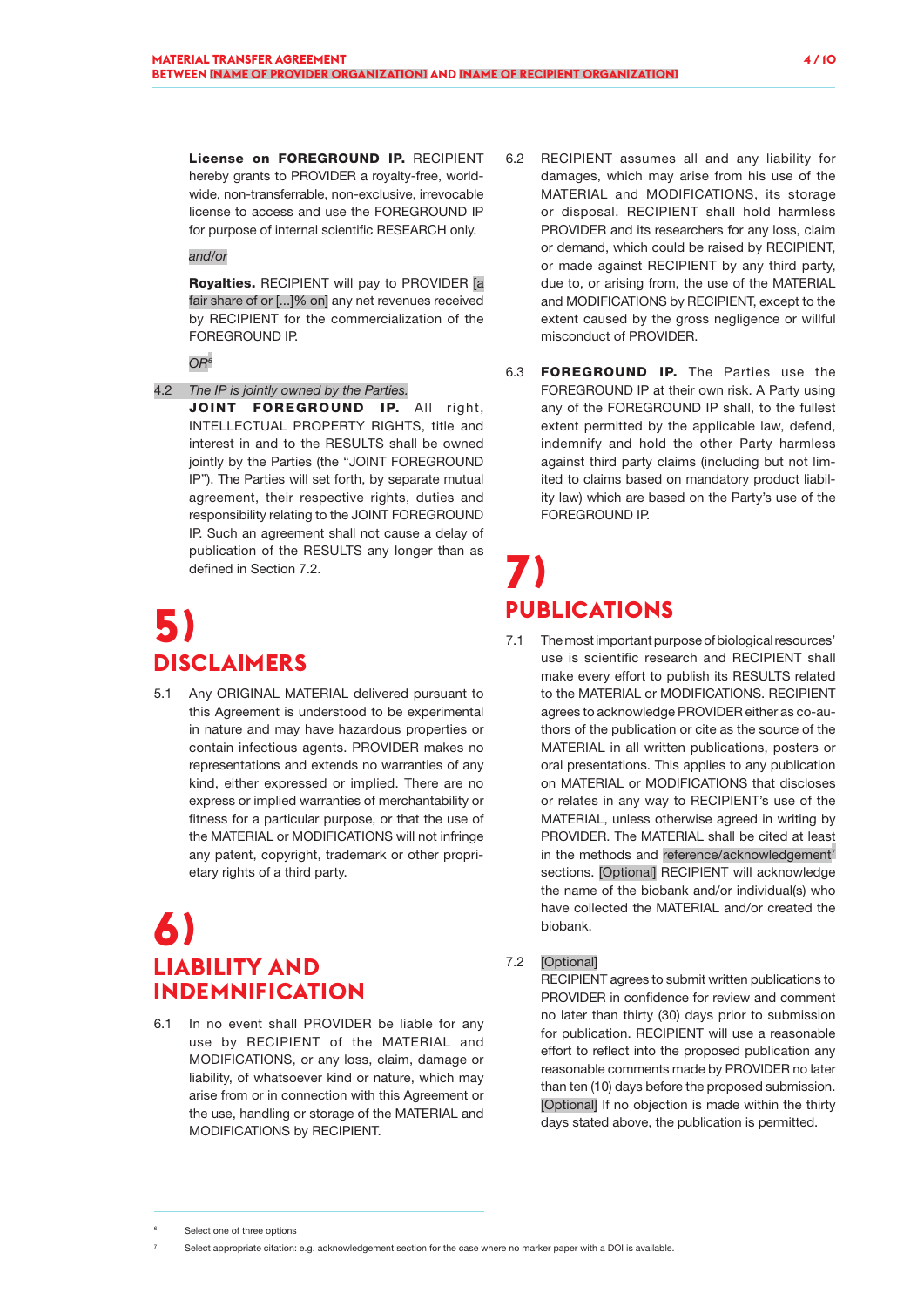7.3 All publications of the RESULTS must be compliant with the Authorship Guidelines of the Swiss Academies of Arts and Sciences, as updated from time to time<sup>8</sup>.

# **8) RESEARCH RESULTS**

- 8.1 RECIPIENT agrees, in accordance with its established practice, to keep complete and accurate accounts, notes, data and records of the RESEARCH. [Optional]: If the RESEARCH PROJECT does not lead to any publication before the expiration of this contract, RECIPIENT provides PROVIDER, upon request, with a summary of any RESULTS obtained.
- 8.2 Upon completion of the RESEARCH or on PROVIDER's request, RECIPIENT will disclose to PROVIDER all RESULTS obtained from conducting the RESEARCH, which relate to the use of the MATERIAL or MODIFICATIONS, including, without limitation, copies of relevant summaries and reports. PROVIDER agrees to keep these RESULTS confidential until they are published.

### **9) EXPIRATION AND TERMINATION**

- 9.1 This Agreement will automatically expire the earliest of the following dates: (i) on completion of the RECIPIENT's current RESEARCH with the MATERIAL, or (ii) [three] years from the effective date, unless the Agreement is extended in writing by the Parties. It is the responsibility of RECIPIENT to seek such an extension.
- 9.2 Either Party may terminate this Agreement through a 30-day prior written notice to this effect to the other Party stating one of the following grounds:
	- i if the RECIPIENT organization ceases, is likely to cease, or threatens to cease carrying on business;
	- ii in case the other Party is in material breach of this Agreement and has not remedied such breach by the end of the notice period.
- 9.3 On expiration or termination for any reason, the grant of rights to RECIPIENT under the present Agreement will be automatically terminated. RECIPIENT agrees to discontinue use of MATERIAL. Recipient shall, in accordance with PROVIDER's directions, return or destroy any unused ORIGINAL MATERIAL.

#### 9.4 [Optional]

RECIPIENT, at its discretion, will also either destroy the MODIFICATIONS or remain bound by the terms of this Agreement as they apply to MODIFICATIONS.

#### 9.[4 or 5]

The provisions concerning publications, intellectual property, warranty and liability as well as those intended to protect the rights of participants shall survive the Agreement's expiration.

### **10) MODIFICATIONS AND AMENDMENTS**

- 10.1 This Agreement constitutes the entire agreement and understanding of the Parties and supersedes any prior agreements or understandings relating to the subject matter hereof. This Agreement may not be modified except by a written instrument signed by all Parties.
- 10.2 If any portion of this Agreement is in violation of any applicable regulation, or is unenforceable or void for any reason whatsoever, it should be put in writing and discussed by the Parties. Such portion will be inoperative and the remainder of this Agreement will be binding upon the Parties.

### **11) FEES AND TRANSPORT**

- 11.1 Transmittal fees to be reimbursed to PROVIDER for sample production, preparation and shipment costs are specified in Annex 4.
- 11.2 RECIPIENT is in charge of the transport insurance.

### **12) GOVERNING LAW AND JURISDICTION**

12.1 This Agreement shall be governed by the laws of Switzerland. Any claim or controversy arising out of or related to this Agreement shall be submitted to the competent courts of Canton [Name of Canton], Switzerland.

<sup>8</sup> http://www.akademien-schweiz.ch/en/dms/E/Publications/Guidelines-and-Recommendations/integrity/Academies\_Authorship.pdf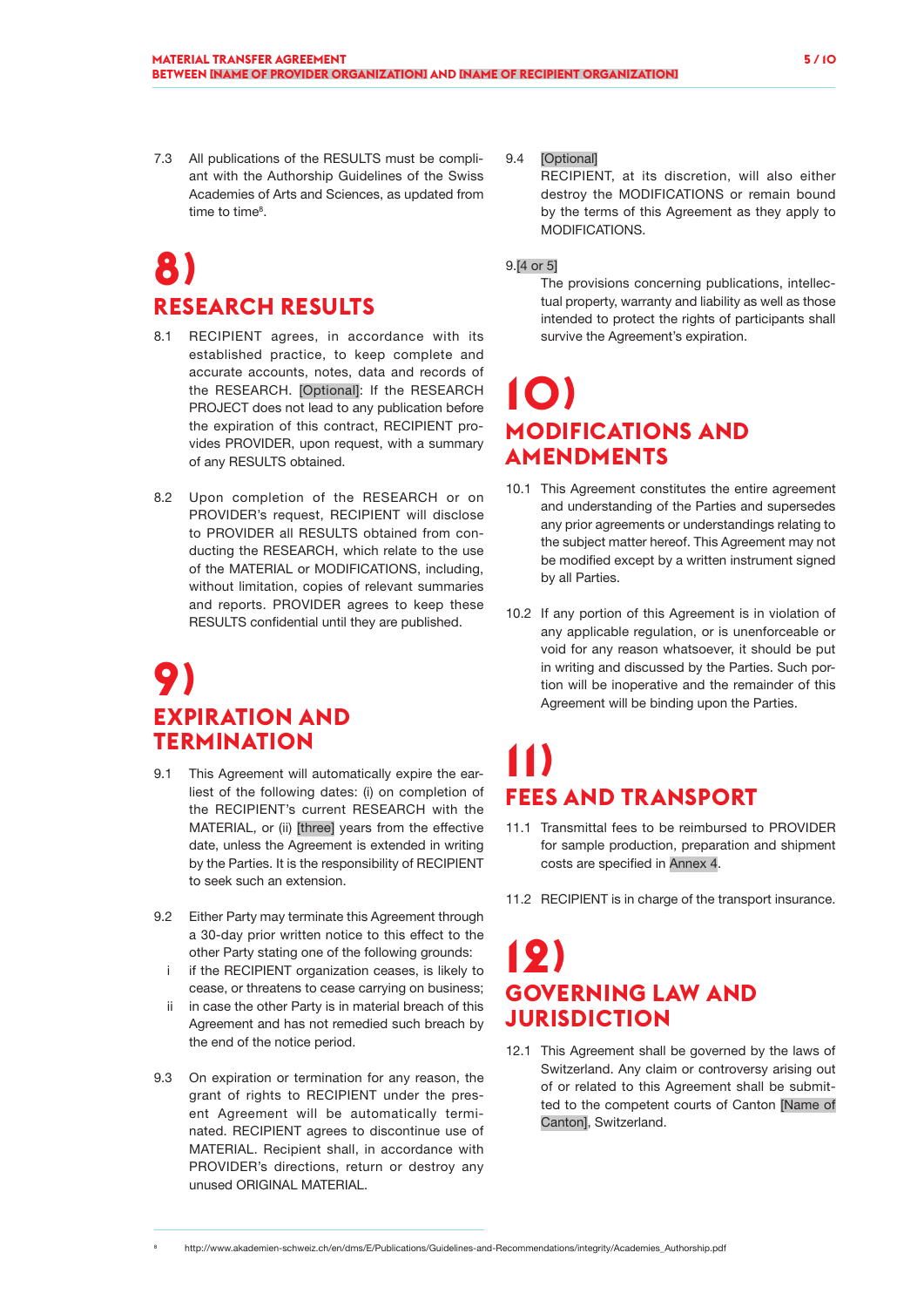### **13) ANNEXES**

Annex 1 Original Material and Data Annex 2 Research Project/Purpose

**Annex 3** Material Transfer Specification

Annex 4 Fees and Transport

All Annexes are integral part of this Agreement.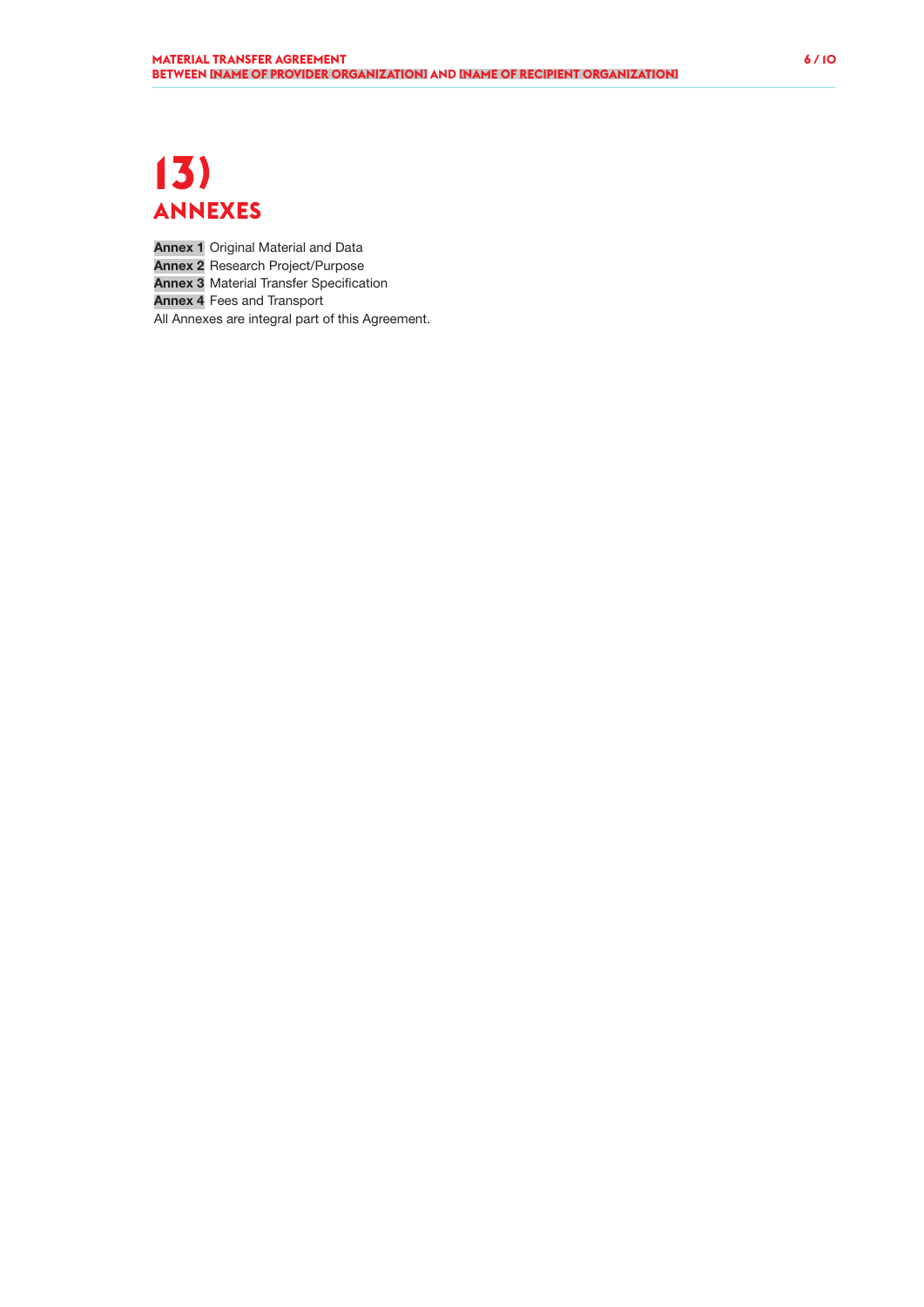### **ANNEX 1 ORIGINAL MATERIAL AND DATA**

The following original material shall be provided from PROVIDER to RECIPIENT:

#### Description of biological material and preanalytical data

[For biological material: number of samples, tissue type, sample types (e.g. paraffin block, EDTA blood, etc.), sample identifiers, preservation and storage details, etc.]

#### Restrictions of use, if applicable

[…]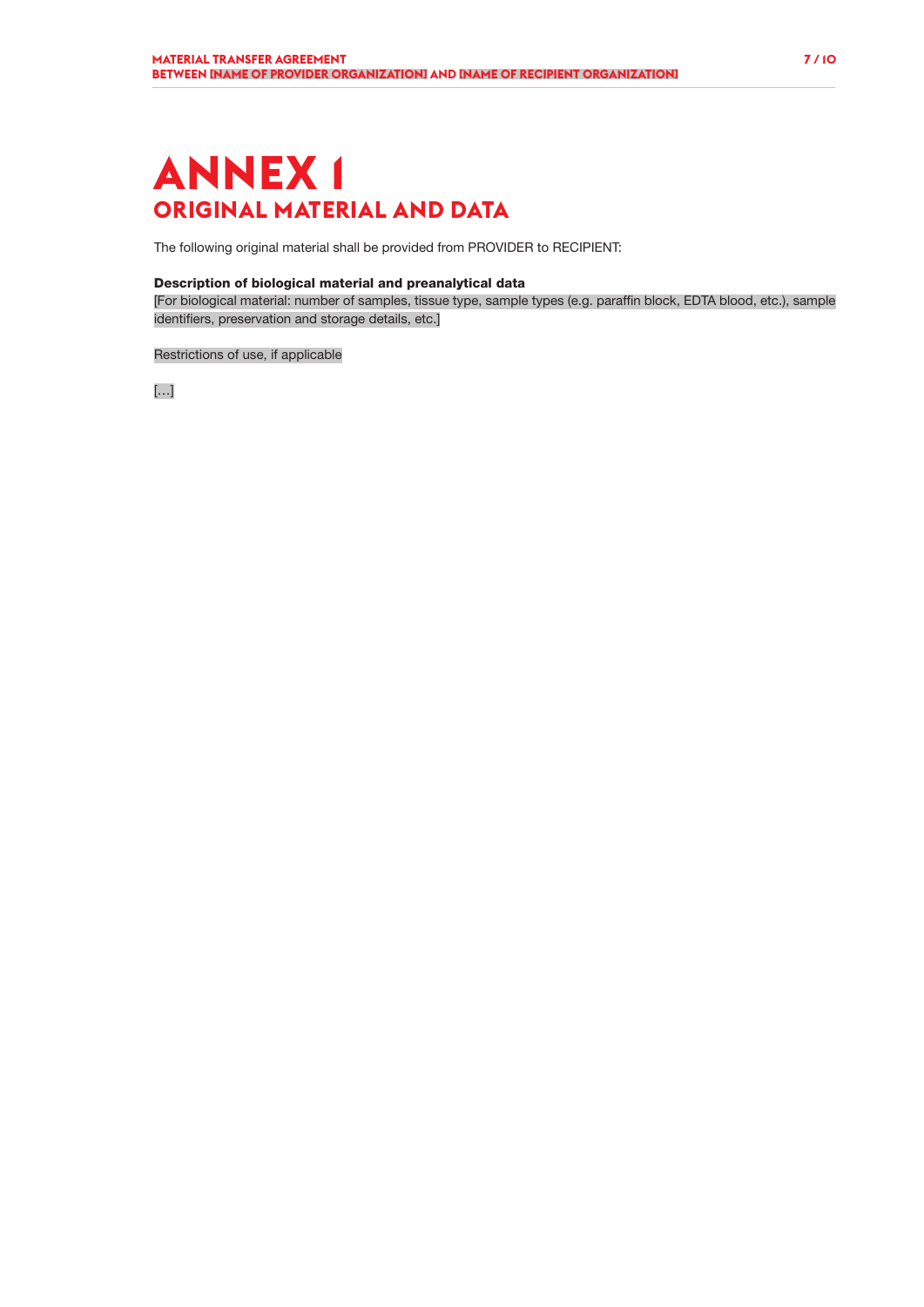# **ANNEX 2 RESEARCH PROJECT / PURPOSE**

The RESEARCH shall be limited to use of the MATERIAL in connection with the following activities:

| <b>Project Name</b>                                                                         |  |
|---------------------------------------------------------------------------------------------|--|
| <b>Organization Name:</b><br>Lab(s) and researchers<br>names                                |  |
| <b>Project summary</b>                                                                      |  |
| <b>Project duration</b>                                                                     |  |
| <b>Methods planned to be</b><br>used                                                        |  |
| <b>Ethical Committee</b><br>Approval (name, ref num-<br>ber and date)                       |  |
| Co-partner(s) (if appli-<br>cable, e.g. collabora-<br>tion with other labs for<br>analysis) |  |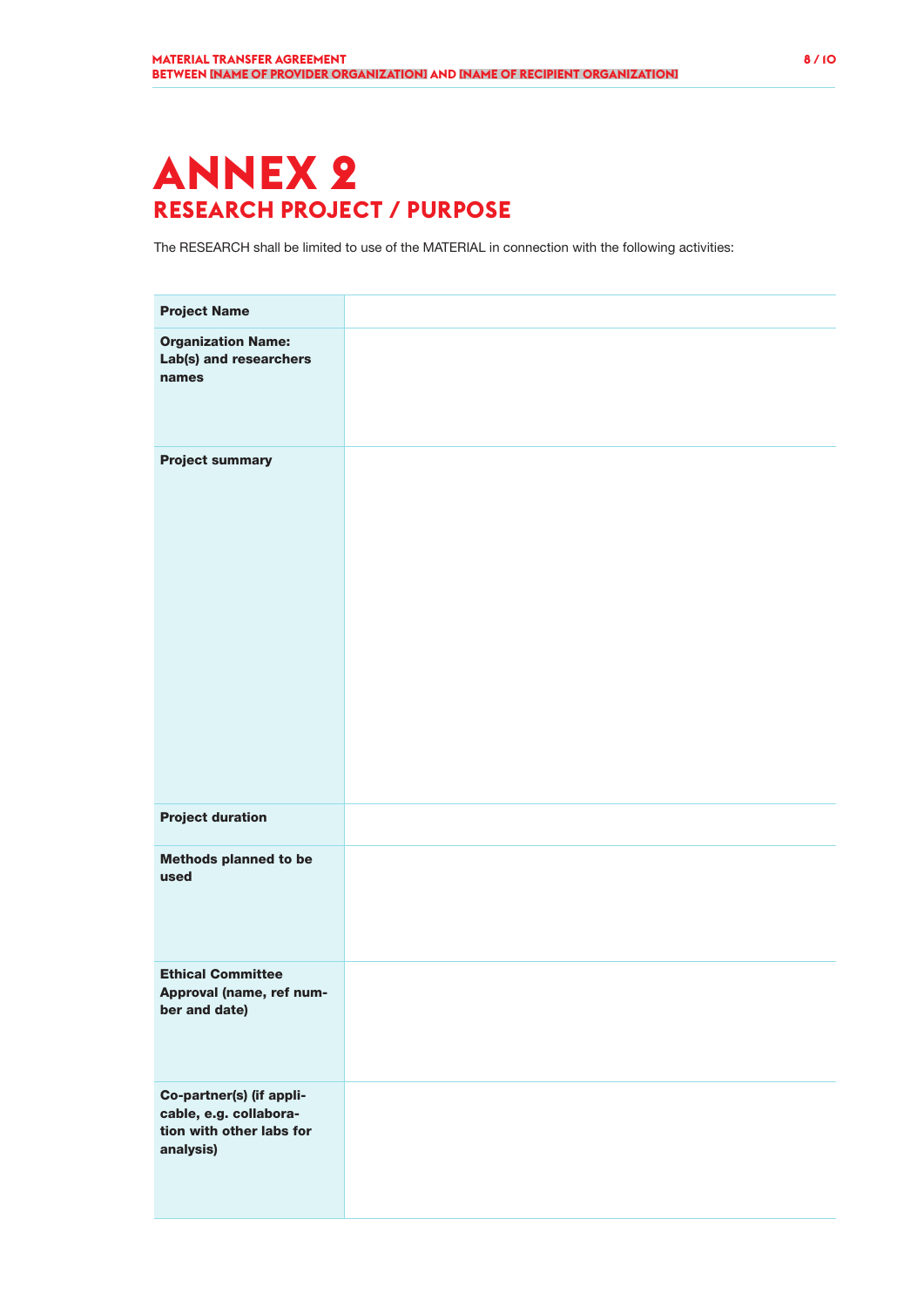# **ANNEX 3 MATERIAL TRANSFER SPECIFICATION**

List here all organizational and technical measures implemented to protect MATERIAL against misuse (i.e. unauthorized access, accidental loss, destruction or damage) and during transfer.